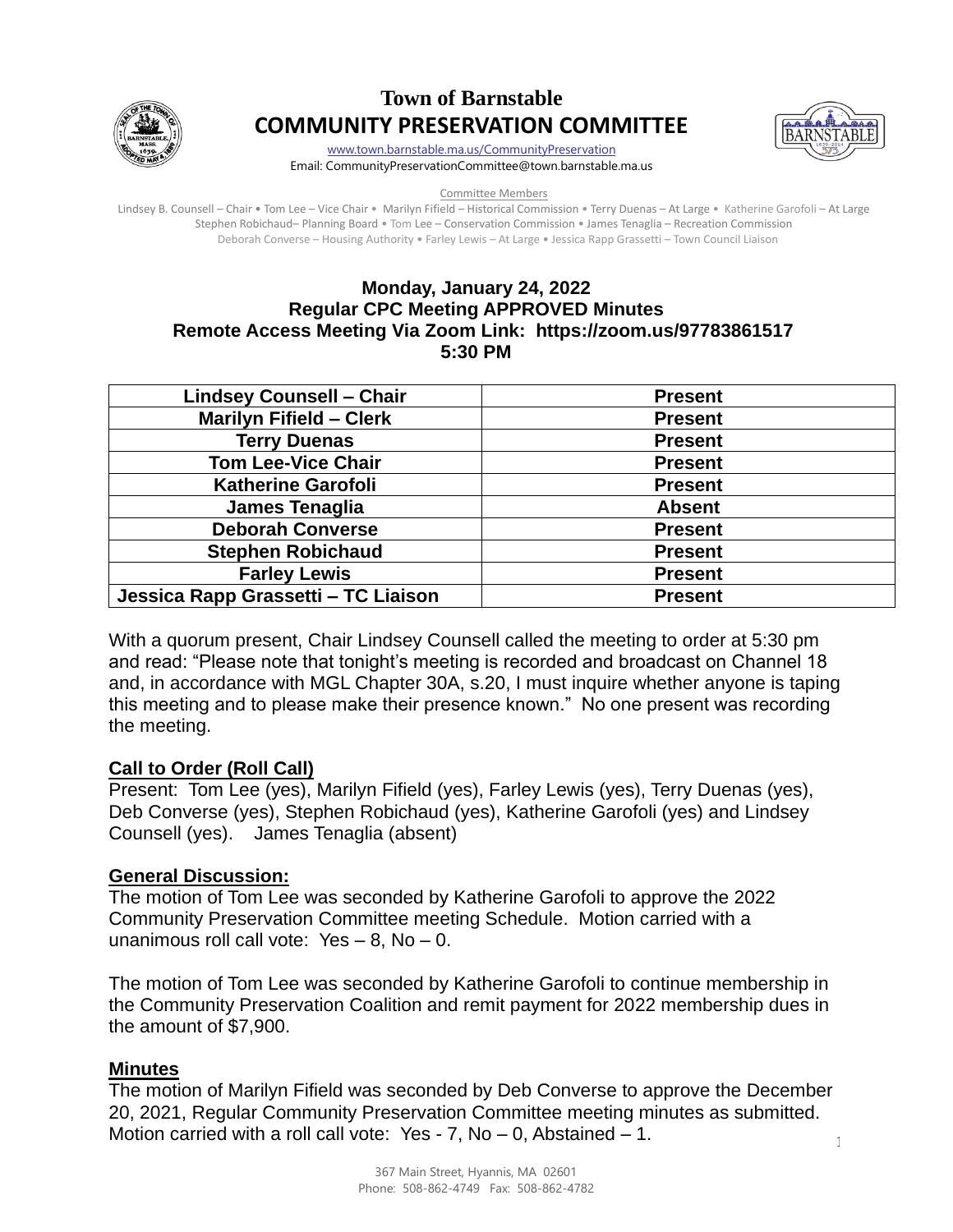The motion of Marilyn Fifield was seconded by Deb Converse to approve the November 15, 2021, Annual Meeting minutes as submitted. Motion carried with a unanimous roll call vote:  $Yes - 8$ , No - 0.

The motion of Deb Converse was seconded by Marilyn Fifield to approve the December 20, 2021, Annual Meeting minutes as submitted. Motion carried with a roll call vote: Yes - 7,  $No - 0$ , Abstained  $- 1$ .

## **Letters of Intent**

• **Letter of Intent from Cotuit Federated Church, 40 School Street, Cotuit, seeking \$200,000 in Community Preservation Historic Preservation funds for the restoration, preservation, and installation of stained-glass windows; replacement of exterior shingles with historic-appearing shingles; fire protection system; 15% contingency. The estimated cost for the entire project to preserve and expand the building is \$3.9 million with \$3.39 million raised to date through donations.**

Pastor Angela Menke-Ballou reminded that the Letter of Intent had come before the Community Preservation Committee at the last meeting, but that it was not clear what part of the Cotuit Federated Church structures the Barnstable Historical Commission had voted significant. She explained that the Barnstable Historical Commission reviewed the Cotuit Federated Church property at their January 18, 2022, meeting for a determination of local significance and voted the entire site significant. Pastor Menke-Ballou further explained that the new Letter of Intent reflects two changes: an increased amount from \$170,000 to \$200,000 to accommodate 1) the Barnstable Historical Commission's preference for moving the entry doors, and 2) a higher cost for the cedar shingles. She said that one of the main goals of the project is to make the building accessible, with a handicapped-accessible ramp that will make the original door accessible.

In answer to a CPC inquiry, Pastor Menke-Ballou listed a few of the community uses of the buildings: a female a capella group, chair yoga for elders, artist groups, Boy Scouts, and the Kettliers, with additional activities planned for learning and community fellowship.

**Motion was made by Deb Converse and seconded by Tom Lee to move the Cotuit Federated Church Letter of Intent to the Application stage. Motion carried with a unanimous Roll Call Vote: Marilyn Fifield - yes, Deb Converse - yes, Tom Lee yes, Farley Lewis - yes, Katherine Garofoli - yes, Terry Duenas - yes, Stephen Robichaud - yes, and Lindsey Counsell - yes.** 

• **Letter of Intent from Town of Barnstable Department of Public Works seeking \$1,352,336 in Community Preservation Open Space/Recreation funds for the installation of a new accessible playground located at the Osterville Recreation Building. Work will include the grading of an area near the new tennis courts to create access from the parking area and West Bay Road, along with installation of new playground equipment to be coordinated with the community, as well as shade structure, benches,**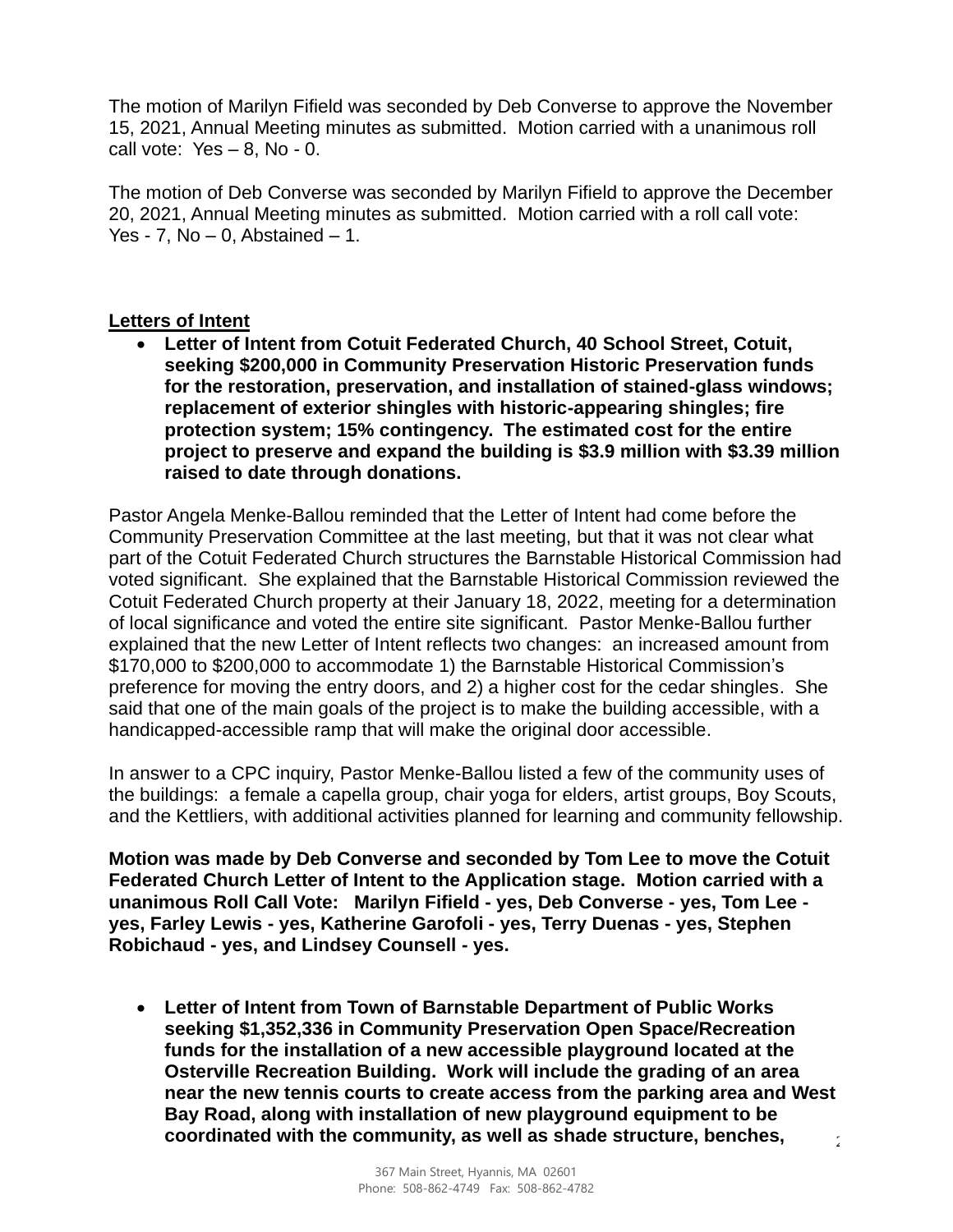## **tables, patio, accessible surfacing, retaining wall, landscaping, sidewalk, water bottle filling station, and an accessible path, all with completion estimated by Spring 2023.**

Town Architect Mark Marinaccio narrated a PowerPoint presentation outlining the request and reviewing past improvements to the site, including the demolishing of the Bay School and installation of tennis/pickleball courts and parking. He noted that plans for the Recreation Building are in progress, and he detailed plans for a new playground at the site. PowerPoint slides depicted a schematic of the playground design that will be further developed with input from the community. Mr. Marinaccio explained that equipment areas will be designed for two age groups - preschool to kindergarten and 1<sup>st</sup> grade to  $8<sup>th</sup>$  grade – including a needed shade structure as well as a water bottle filling station, benches, a patio area, retaining wall and fencing.

In answer to CPC inquiries, Mr. Marinaccio explained that the cost of materials has increased significantly due to COVID and the unavailability of materials in comparison to the Centerville Recreation playground project recently approved. He indicated that a CIP request for this project was submitted and that some contribution was anticipated, but he reminded that the Capital Improvement Plan (CIP) had already funded all of the costs of field improvements. Regarding the water filling station, he said the water bill is paid by Structures and Grounds but this will be supplemented in the future with user fees for the field. He explained that the Town Council has emphasized the need for water bottle filling stations at playgrounds and fields around town. Chair Counsell noted that paved parking and paved walkways are not eligible for CPA funding, and Mr. Marinaccio agreed that the detailed budget contained in the Application would be modified after review by the Town Attorney.

**Motion was made by Chair Counsell and seconded by Terry Duenas to move the DPW Letter of Intent for \$1,352,336 for a new accessible playground at the Osterville Recreation property to the Application stage. Motion carried with a unanimous Roll Call Vote: Marilyn Fifield - yes, Deb Converse - yes, Tom Lee yes, Farley Lewis - yes, Katherine Garofoli - yes, Terry Duenas - yes, Stephen Robichaud - yes, and Lindsey Counsell - yes.** 

• **Letter of Intent from Town of Barnstable Department of Public Works seeking \$880,500 in Community Preservation Historic Preservation funds for Phase I restoration work for the Zion Union Heritage Museum building. Work will include siding, door replacements, window repairs, handicapped accessibility, and other site improvements, with an estimated completion date of Spring 2024.**

• Richard Ventrone of DPW narrated a PowerPoint presentation and referred to the prior presentation to the CPC at the last meeting. He called restoration of the Zion Union Heritage Museum a great project in restoring its vernacular architecture and returning the historic church to prominence and improving ADA compliance issues inside and out.

restoration of the building and Phase II is for the mechanical improvements funded by any-Mark Marinaccio said that the project is phased, with a matching Capital Improvement Plan request already submitted to fund the mechanical improvements and interior elements that would be ineligible for CPA funds. He said Phase I is the exterior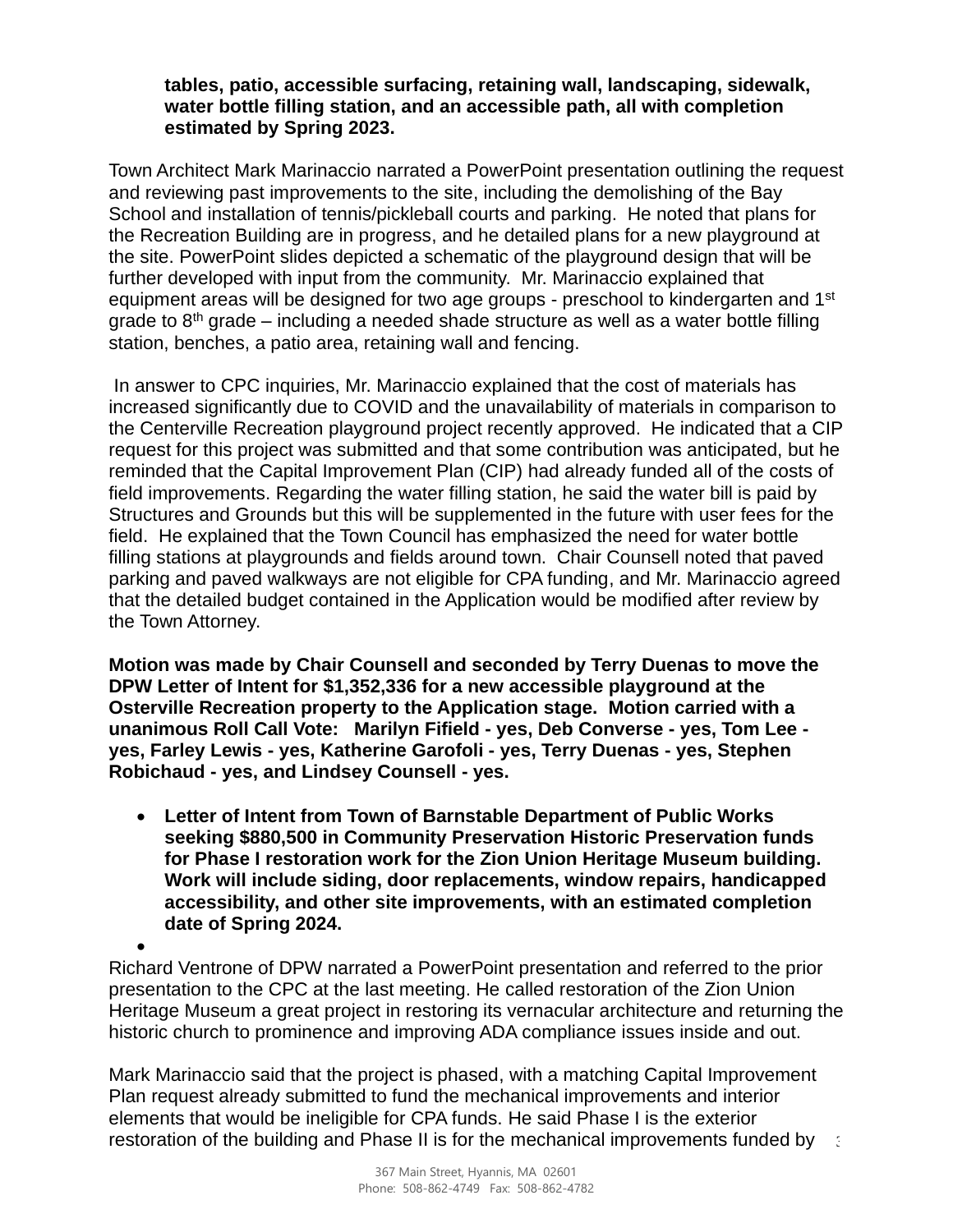the CIP. In answer to CPC inquires, Mr. Marinaccio noted that the property is leased, and the museum season runs from May to October with a surprising number of visitors from bus tours. Additionally, he said, the building is used by many groups throughout the year. He also noted that a stronger connection should be made on the Kennedy Trail between the JFK Memorial and the Zion Museum due to Kennedy's support for civil rights and the museum's artifacts relating to segregation and civil rights. He also explained that DPW will provide maintenance through Structures and Grounds and that planned site improvements include access stairs and plantings around the building. He added that there will be a design process, and removal of the steeple from the museum building will be considered.

**Motion of Deb Converse was seconded by Farley Lewis to move the DPW Letter of Intent for \$880,500 for restoration work for the Zion Union Heritage building to the Application stage. Motion carried with a unanimous Roll Call Vote: Marilyn Fifield - yes, Deb Converse - yes, Tom Lee - yes, Farley Lewis - yes, Katherine Garofoli - yes, Terry Duenas - yes, Stephen Robichaud - yes, and Lindsey Counsell - yes.** 

• **Letter of Intent from the Town of Barnstable Department of Public Works seeking \$670,000 in Community Preservation Historic Preservation funds for restoration work for the West Barnstable Railroad Depot roof including removal and salvage of the existing clay tile roof, repair of deteriorated roof sheathing, waterproofing and re-installation of the historic roof tiles. Work also includes repairs to the existing windows, building trim, interior ceiling repair and associated elements, as funding allows.**

Mark Marinaccio narrated a PowerPoint presentation depicting the original1910 blueprints for the West Barnstable Railroad Depot that included the canopies that extended to the left and right of the main building but no longer exist. He explained that the Arts and Crafts Mission Style depot was constructed in 1911 by the New Haven Railroad and served trains to Boston and seasonal trains to New York until 1964. He listed additional uses of the building including a stop for Amtrak, shooting of Hollywood movies, and serving as an excursion train stop from Hyannis to the Cape Cod Canal. He said the Town acquired the historic depot and then leased it to the Cape Cod Chapter of the National Railway Historical Society in 2001, with some minor restoration work completed to allow its use as an historic railroad depot museum open to the public in summer. He noted that the building is on the State Register of Historic Places as a Contributing Building in the Meetinghouse Way National Register Historic District and is also located in the Old King's Highway Regional Historic District. He explained that the building has been patched, repaired, and painted, but it needs more substantive renovations. He said the clay tile roof is leaking, causing damage to underlayment, soffits, and historic interior finishes, while interior finishes and windows need repair or replacement. He added that the deterioration allows moisture to penetrate the structure, causing further damage. Mr. Marinaccio's slides depicted water damage and rot, and he noted that an historic architect determined that the clay roof needs to be stripped, tiles salvaged, rotted wood and underlayment replaced, with the original tiles then returned. He added that the building remains intact, and the clay tiles are still manufactured, so they can be easily matched.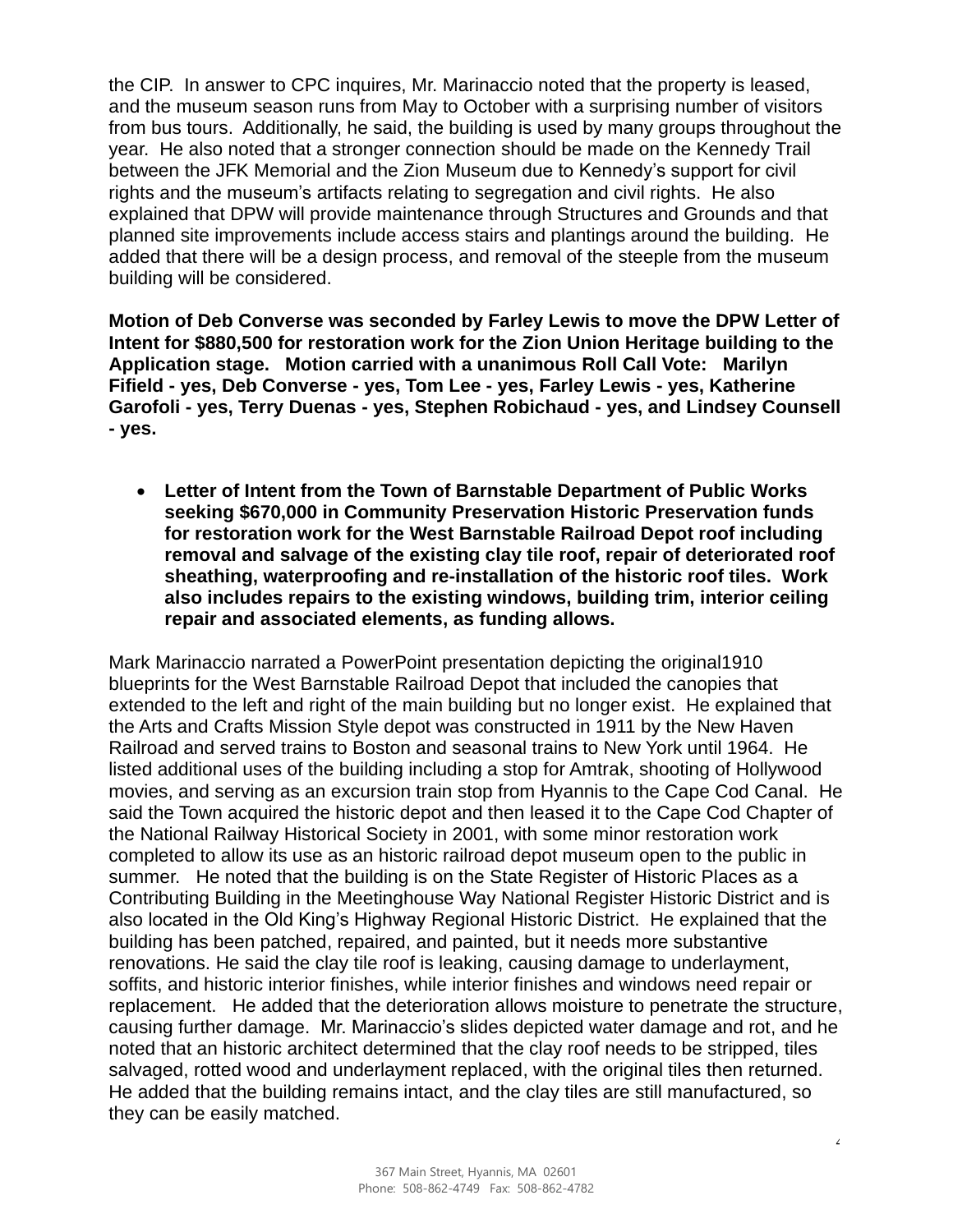There was discussion regarding the significant soft cost request without matching funds, and Mr. Marinaccio noted a CIP request is in process, although this project has been in the funding cycle for years, and he added that a Massachusetts Historical Commission grant would be sought for funds up to \$100,000 if CPA funds are approved as a match. Marilyn Fifield commended the National Railway Historic Society's Cape Cod Chapter, of which she was once a longtime member, for acquiring the depot's original 1910 blueprints and sharing them with DPW. She also noted a possible issue with a state grant application because the Town owns only the building, with the land in Lombard Trust ownership.

**The motion of Terry Duenas was seconded by Marilyn Fifield to move the DPW Letter of Intent for funds for restoration work for the West Barnstable Railroad Depot to the Application stage. Motion carried with a unanimous Roll Call Vote: Marilyn Fifield - yes, Deb Converse - yes, Tom Lee - yes, Farley Lewis - yes, Katherine Garofoli - yes, Terry Duenas - yes, Stephen Robichaud - yes, and Lindsey Counsell - yes.** 

# **Applications**

• **Application from Barnstable Little League seeking \$300,000 in Community Preservation Open Space/Recreation funds to construct a professional, safe, clean restroom facility together with a concession stand and officials' locker room to support the existing complex of 3 Little League fields. The restroom facility will be coordinated with and made available to Barnstable Community Innovation School students and staff to support recess period. The estimated cost of the total project is \$492,000 with matching funds and in-kind donations totaling \$150,000.**

Chair Counsell reported receiving a request for continuance to the February 28, 2022, CPC meeting, and he asked CPC members to review the information emailed regarding eligibility. He noted that, in reading this information, it appeared that the Town-owned recreation projects funded through CPC will all require a Recreation Restriction to be placed on them and will require further review by the Town Attorney's Office. He added that Town-owned CPA-funded historic properties may also require a Preservation Restriction.

• **Application from the Historical Society of Santuit & Cotuit seeking \$87,500 in Community Preservation Historic Preservation funds for the installation of fire safety equipment in the expanded museum, Dottridge Homestead and Icehouse and installation of a climate control system to safeguard the exhibits, archives and artifact storage areas in the museum and Dottridge Homestead as well as the complete restoration of the Dottridge Homestead buttery. Total budget for the project is \$500,000 with \$290,000 from public donations secured to date.**

Stephen Robichaud recused himself from review of this Application.

 $\frac{1}{2}$ Beth Johnson, President of the Cotuit Historical Society (HSSC), narrated a PowerPoint presentation, explaining that fhe Historical Society's three buildings encompass the 1808 Dottridge Homestead that depicts that era on Cape Cod; the Cotuit Museum/Fire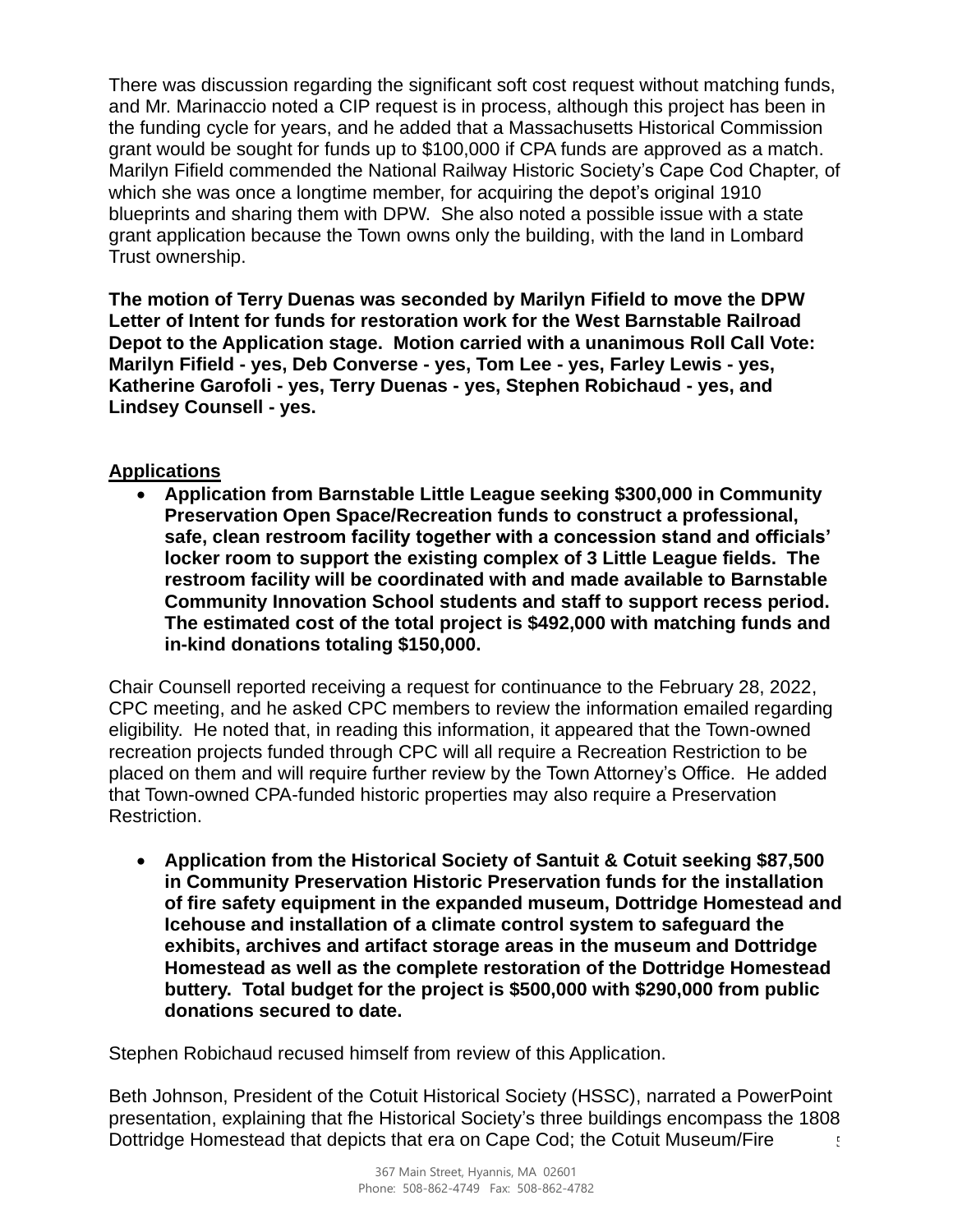Museum; the gift shop and an administrative/archive office, and the Rothwell Icehouse. She explained that HSSC is in the midst of a capital campaign called the "*Grand Plan to Expand – Building a Future for Cotuit's Past.*" She noted that the project addresses the lack of space for collections they have been struggling with for years involving the documents, maps, books, papers, etc., vital to preserving the village history. To resolve this lack of space, she said half of the existing Fire Museum will be demolished and reconstructed with a new basement for collection storage along with an enhanced gallery connecting the Cotuit Museum with an added second floor that will house the archives and become the administrative office. She added that all would be climate-controlled to safely store and display the collection and archives. Further, she said the Doddridge Homestead preservation project will be completed by removing a restroom and restoring the area as a buttery. She detailed the CPC funding request as climate control and fire alarm system for the new spaces, including the new archive storage space in the basement, the new gallery space and the homestead, and the fire alarm in the Rothwell Icehouse, adding that the Dottridge Homestead project started in 2017 with partial CPC funding. Ms. Johnson said the CPC cost estimates total \$87,500, with the entire project cost at \$587,000 including \$290,000 raised in donations to date. She estimated the Phase I climate controls and fire alarms at a little over \$52,000, with the Phase 2 demolition of the bathroom in the Homestead estimated to cost \$15,000, and purchase of archival systems estimated at \$20,000.

**Motion was made by Chair Counsell and seconded by Katherine Garofoli to recommend to the Town Council through the Town Manager the Historical Society of Santuit and Cotuit's Application for \$87,500 in Historic Preservation funds for the installation of fire safety equipment in the expanded museum, Dottridge Homestead and Icehouse and installation of a climate control system in the museum and Dottridge Homestead as well as restoration of the Dottridge Homestead buttery. Motion carried with a Roll Call Vote of 7 yes and one recusal: Marilyn Fifield - yes, Deb Converse - yes, Tom Lee - yes, Farley Lewis - yes, Katherine Garofoli - yes, Terry Duenas - yes, Stephen Robichaud - recused, and Lindsey Counsell - yes.** 

#### **General Public Comment**

Michelle Costen said that she noticed that one of the roles of the Community Preservation Committee is to help preserve and support housing, and she referred to what she called a terrible housing crisis with middle class people working fulltime but reported as homeless or displaced. She said she is trying to see where CPC fits in, as there is nothing on the agenda in support of housing. Chair Counsell responded that the CPC has engaged with the Town's Housing Trust to administer \$2.5M for housing programs. He explained that CPC turned over management of housing projects to the Trust experts to promote and recruit projects, and he noted the Trust's good results, citing its webpage for reference. Ms. Costen said she had correspondence with one of the Town Councilors who indicated there is no committee addressing the housing shortage, nor is the Town taking measures to preserve existing affordable housing. She felt that housing is more important than the projects on the CPC agenda, as a home is a basic need, adding that she was not sure that some of the projects CPC is considering now should supersede the need for a family home for people who are working and have no place to go.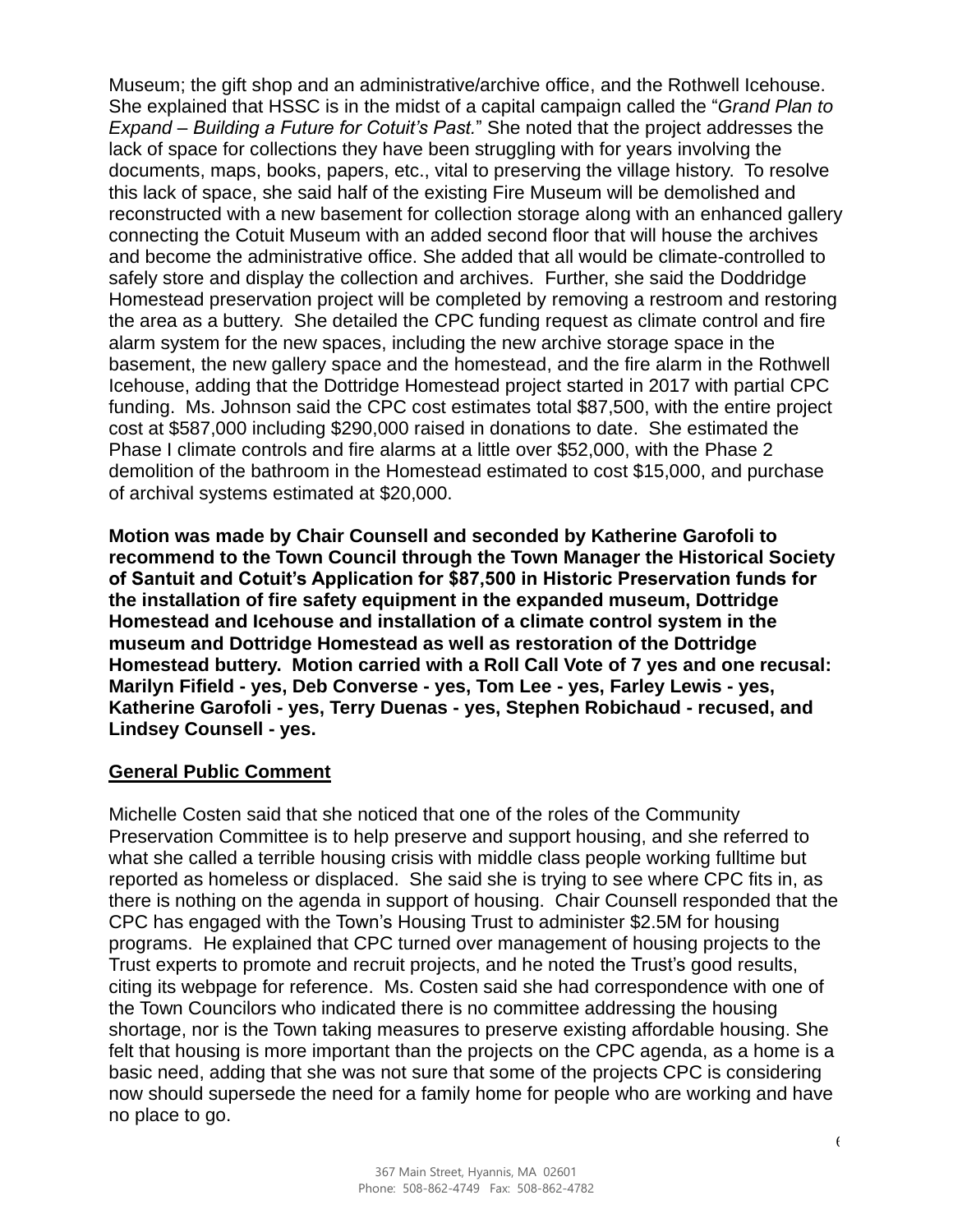Deb Converse responded as the Barnstable Housing Authority representative on the CPC, saying that affordable housing is a very complicated issue and noting her 30 years in the affordable housing business along with her current elected office on the Barnstable Housing Authority. She agreed that not enough has been done, saying it takes a lot of money, a lot of cooperation and a lot of community input to get these projects accomplished. She said it is the most frustrating experience of her life, that people are not doing enough and have not been for 40 years. She expressed appreciation for Ms. Costen's comments and for the concern of a lot of young people, even though people should have realized the need in the '80s and before. Ms. Converse called it worse now, adding that something does need to be done.

Michelle Costen said that there are measures that could be taken immediately, adding that she has discussed them with some people already and would like to discuss them further, calling this an emergency involving not low income, but middle and even upper. She added that she works in an emergency room with nurses and doctors, EMTs and firefighters. She said people who have no home come to the emergency room, and they're put in the ER so that they won't die out in the cold. She felt that new regulations are needed to protect families and preserve family neighborhoods.

## **Correspondence**

Chair Counsell noted receipt of the following correspondence:

- Community Preservation Act (CPA) Financial Reports prepared by Director of Finance Mark Milne.
- Affordable Housing Growth and Development Trust Fund Quarterly Report August 1, 2021, through October 31, 2021. Chair Counsell noted that a Notice of Funding Availability has gone out.

# **Review of FY 2022 CPC Plan Revisions**

CPC had received a draft of the FY 2022 CPC Plan prior to the meeting, and Elizabeth Jenkins, Director of Planning & Development, said that she worked to incorporate CPC comments into the draft document and worked with CPC member Steve Robichaud to add additional information and graphics, improving the document visually and organizationally. She encouraged any further comments to be submitted for the next review of document.

Chair Counsell noted that James Tenaglia had a great suggestion to include the Recreation priorities list in the CPC Plan.

Steve Robichaud said he pulled data from the CPA website and the Town Manager's report and tried to integrate them in a visually pleasing way with pie charts. He said it gives the public a good visual representation of what CPC is doing and has done as well as what CPA is doing at a Statewide level.

7 Deb Converse said she has questions. E.g., the Affordable Housing Trust has eliminated some things CPC had adopted as goals, and she wondered if we concur with that. Chair Counsell asked her to elaborate at the next meeting, and Ms. Converse said she plans to confer with the Town Planning Director. Chair Counsell noted a conflict with the Planning Board for the February meeting, suggesting that the final discussion on the Draft Plan should take place at the March meeting.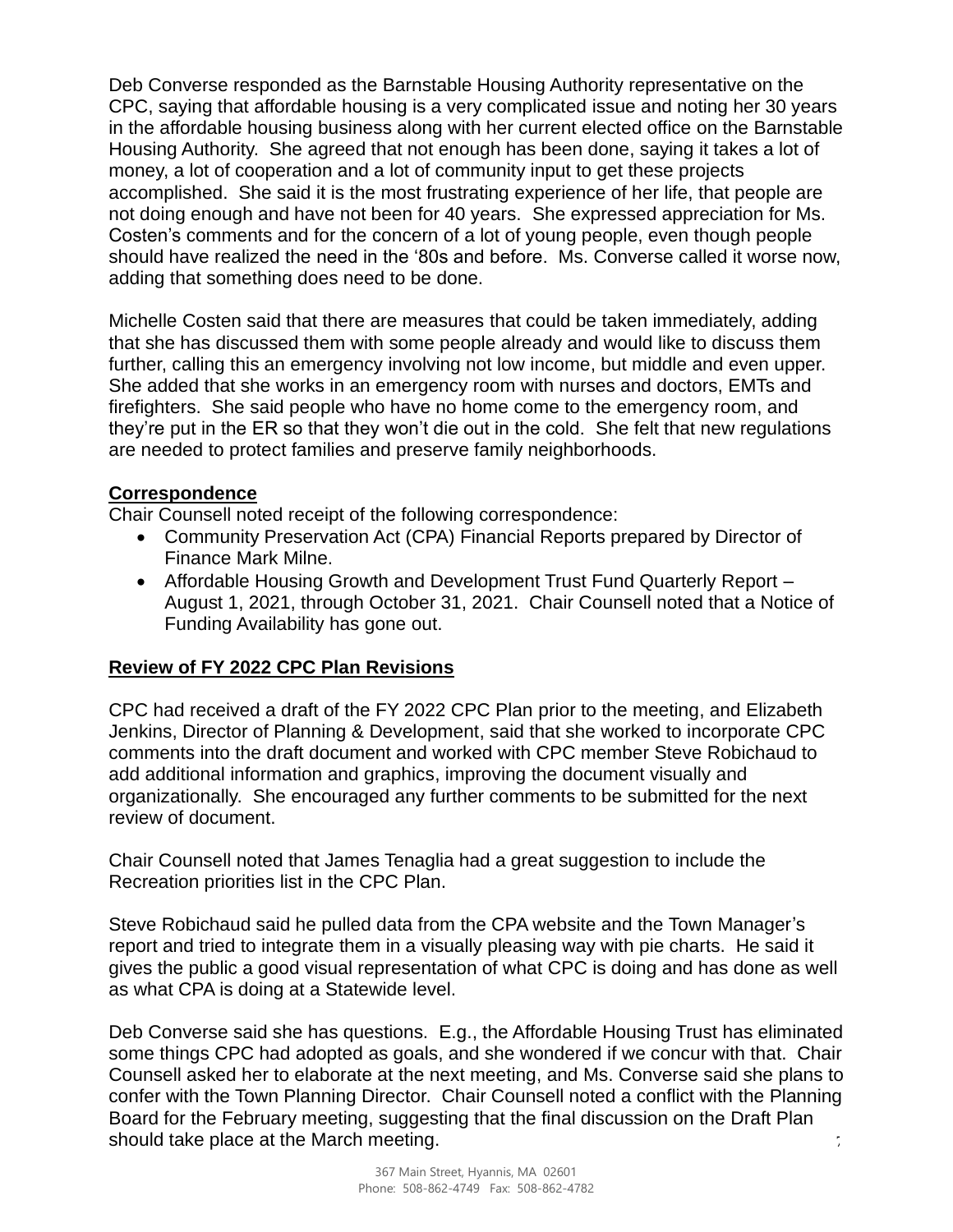Tom Lee said he liked the new format with photos and pie charts, noting some discrepancies that needed confirmation. He asked if CPC is still making priority lists with bullet points, noting that one of the CPC charges is to protect drinking water, but it is not presently listed and should be. It was agreed that the list of priorities should be reviewed for each CPC category. The need to update the Handbook regarding the new information provided in the 2019 Department of Revenue memo and restrictions on CPA expenditures was also noted. Chair Counsell added that the document also indicates the possibility that Preservation Restrictions and Recreation Restrictions may need to be placed on Town-owned properties which received CPA funds. Marilyn Fifield suggested quantifying all Restrictions resulting from CPA support in an appropriate graph. It was noted that each project's matching funds should be added, and CPC members thanked Elizabeth Jenkins and Steve Robichaud for their work on the draft CPC Plan.

## **Project Updates**

Chair Counsell reviewed the following project updates:

- Revised Application from the Barnstable Community Innovation School is anticipated for the February 28, 2022, CPC meeting.
- Revised Application from Trustees of Reservations for Armstrong Kelly Park is anticipated for a future meeting after Legal Dept review is complete.
- Inquiry from Master Gardeners Association of Cape Cod for a hoop house associated with a community farm is under review for eligibility.
- Barnstable Historical Society CPC Application Historic Preservation Restriction is in process. Photographic documentation is being completed.
- Mid-Point Community Housing Application document finalization is in process. Application for pre-development funds from the Affordable Housing Trust was withdrawn. The approved CPC project will be included in a larger complex.
- Sturgis Library Application appropriated Funds are available.
- Quotes for building study and Application are anticipated from Marsons Mills Community Church for a future meeting. CPC will inquire if they are still interested.
- 830 Wakeby Rd, Marstons Mills, acquisition Closing took place on December 27, 2021. CPC is waiting for the Barnstable Land Trust to submit the final documentation for the CP fund to be reimbursed through the grant awarded.
- Chair Counsel noted that some of the DPW projects have good CIP matches, but some do not and that may need to be addressed.

# **Adjournment**

**Motion was made by Tom Lee and seconded by Lindsey Counsell to adjourn. Motion carried with a unanimous Roll Call Vote: Marilyn Fifield - yes, Deb Converse - yes, Tom Lee - yes, Farley Lewis - yes, Katherine Garofoli - yes, Terry Duenas - yes, Stephen Robichaud - yes, and Lindsey Counsell - yes.** 

**Meeting adjourned at 7:35 p.m.** 

# **Next Regularly Scheduled CPC Meeting – February 28, 2022**